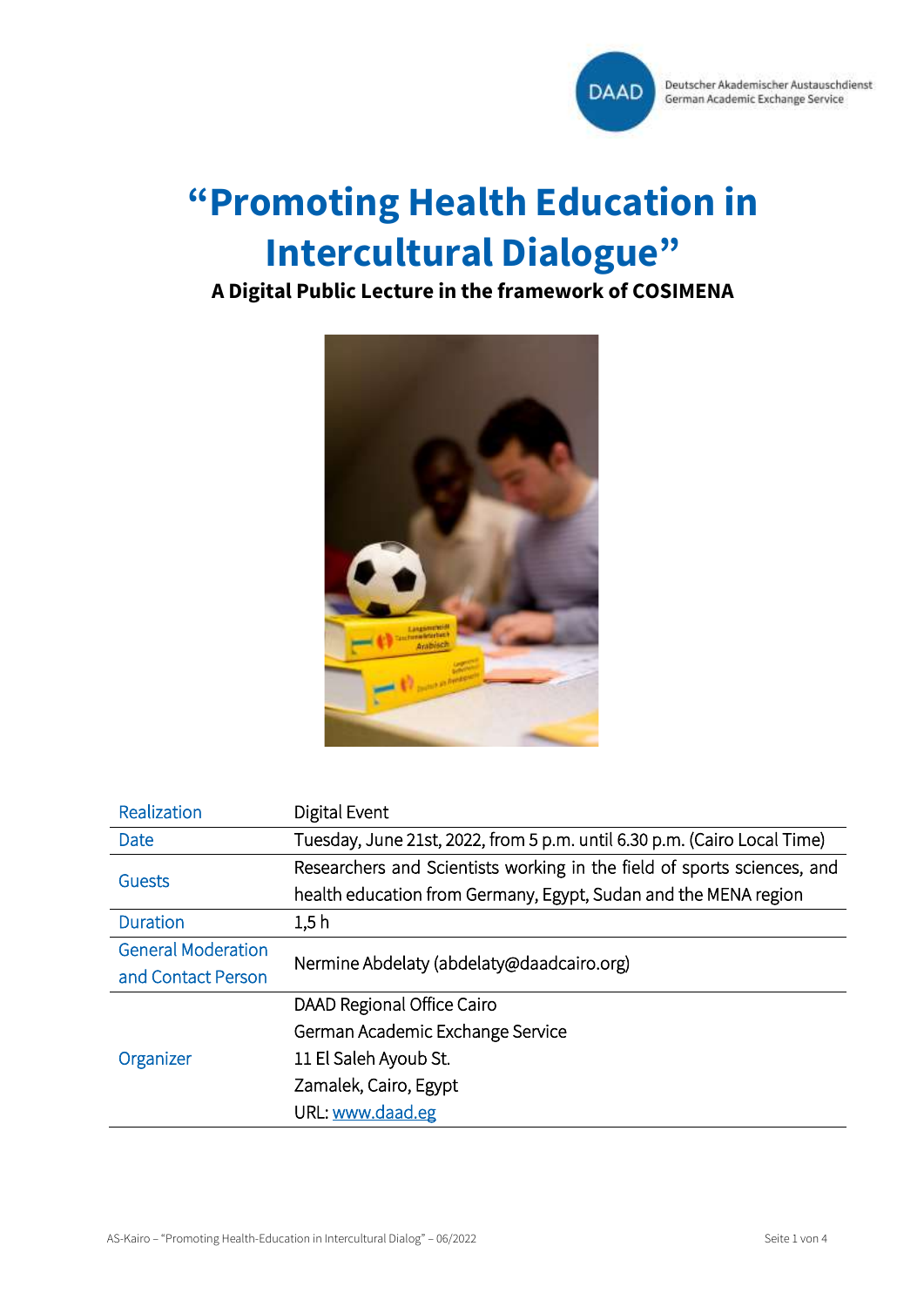

## **Concept Note**

At the Institute of Sport and Sport Science at the Karlsruhe Institute for Technology (KIT), research is conducted specifically in the field of physical activity and fitness. In this context, the ecosystem approach which is a comprehensive approach that recognizes the fundamental interdependent nature of health and other cultural, social, and related factors in human communities and jointly planned measures contribute to the development of a knowledge-based society starting from the promotion of Physical Activity and health-related fitness as part of the lifestyle.

#### **Success Story: The DAAD funded project "An Ecosystem for Promoting Health-Related Physical Activity in Intercultural Dialog" in 2021**

One of the success stories at the Karlsruhe Institute for Technology is the DAAD-funded project "An Ecosystem for Promoting Health-Related Physical Activity in Intercultural Dialog" in 2021. The main goal of the project was to strengthen the academic quality and promote teaching and research experiences at partner universities by focusing on the young generation, especially females.

In addition to the current projects, the framework conditions of the Karlsruhe Institute for Technology (KIT), such as the laboratories, are also presented at this event.

#### **Health-Related Physical Fitness Components among Egyptian and German School Children: A comparison study from an intercultural perspective**

One of the important health factors is physical fitness which (PF) is classified as a public health indicator affecting physical, mental, and psychological aspects. In addition, PF is also suggested to play a vital role in brain functions and learning performance. Thus, to effectively combat numerous public health problems, especially childhood obesity, there is a critical need for increasing PF levels among children. Therefore, PF should be ideally promoted at a young age to avoid long-lasting health problems and possibly improve cognitive functions and mental health. Egyptian and German children have completely different lifestyles, socio-economic statuses, and cultural perspectives. This presentation will demonstrate these differences based on the results of investigations over the last 10 years in order to define strengths and weaknesses in the levels of health-related physical fitness components and the most influential factors on the performance level.

#### **Gender Distribution in Sports Science**

In the last presentation, the gender ratio in sports science is presented and what differences there are in cross-cultural comparison.

This event aims to inspire a sparkling interest and awareness of the importance of developing the concept of active cities and active communities to fight against sedentary behavior even in pandemic times.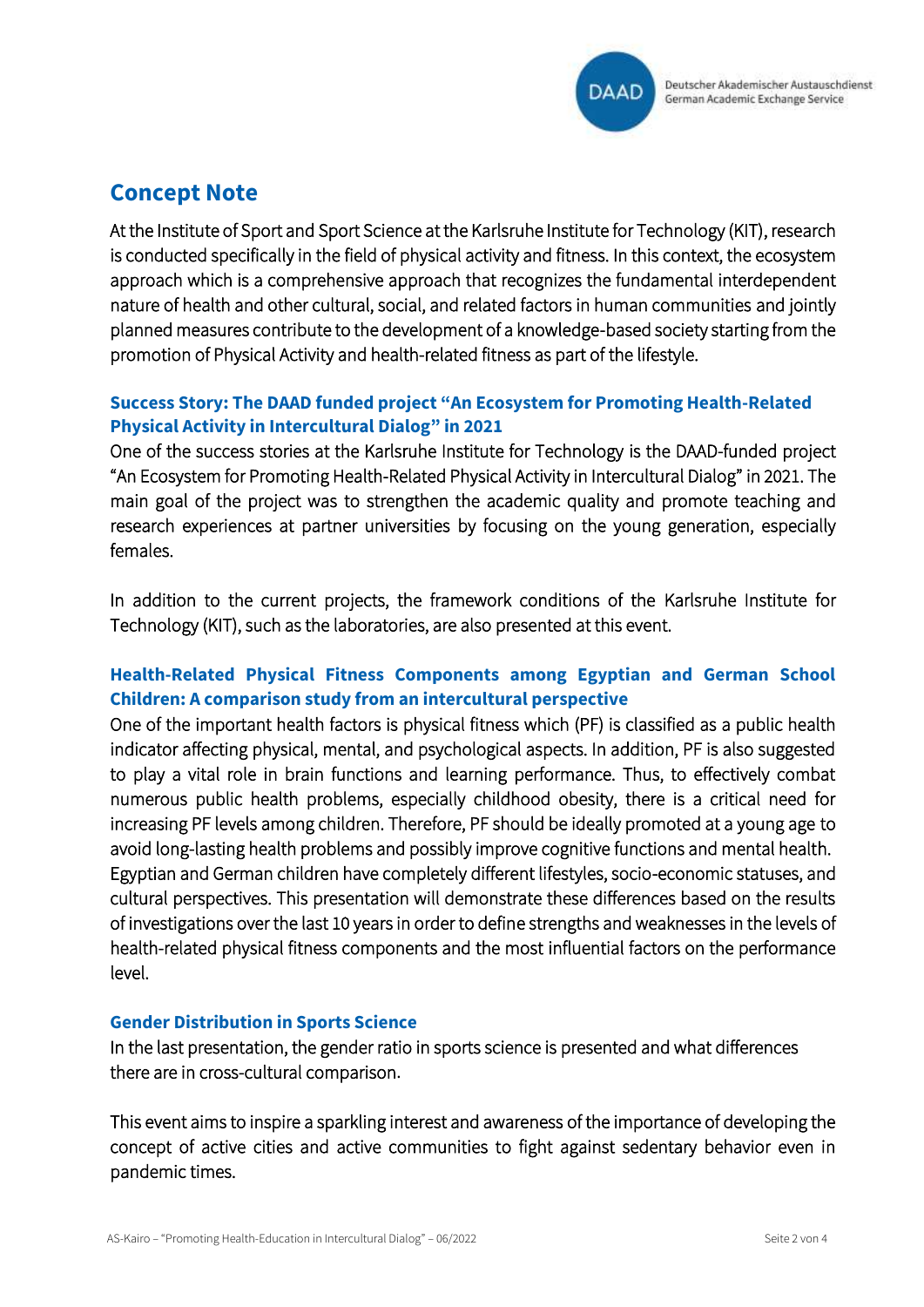

This Public Lecture is organized within the framework of the DAAD Regional Office Cairo project "Clusters of Scientific Innovation in the Middle East and North Africa" (COSIMENA), which aims to strengthen and initiate scientific cooperation and to make networks of researchers and universities between Germany and the MENA region visible. As a result, already existing academic cooperation will be highlighted, synergies will be defined, and potential new partnerships might be initiated.

## **Programme: To join [click here](https://teams.microsoft.com/l/meetup-join/19%3ameeting_ODIyOTliNmMtYjA3YS00MjRmLWE3YWEtMWYyYTA5NDk2ZGZj%40thread.v2/0?context=%7b%22Tid%22%3a%2230abdb70-b284-4830-8df7-daa5b0052ed2%22%2c%22Oid%22%3a%221d75469e-0e69-4215-8a07-da91ef9e03da%22%7d)**

#### **Tuesday, June 21st, 2022, from 5 p.m. till 6.30 p.m. (Cairo Local Time)**

**Greeting Words** Isabell Mering Director of the DAAD Regional Office Cairo

|                       | Philippe Maupai                                                    |
|-----------------------|--------------------------------------------------------------------|
| $10$ min              | Head of Science and Protocol, Embassy of the Federal Republic of   |
| 5:00 p.m. - 5:10 p.m. | Germany in Cairo                                                   |
|                       | <b>Introduction &amp; Presentation of the Topics</b>               |
|                       | Prof. Dr Klaus Bös                                                 |
| $20$ min              | Karlsruhe Institute for Technology (KIT)                           |
| 5:10 p.m. - 5:30 p.m. | "Research and Projects at KIT on the Topic of Physical Activity"   |
|                       | Prof. Dr Klaus Bös                                                 |
|                       | Karlsruhe Institute for Technology (KIT)                           |
|                       | Presentation of the DAAD-funded project "An Ecosystem for          |
|                       | <b>Promoting Health-Related Physical Activity in Intercultural</b> |
|                       | Dialog"                                                            |
|                       | Dr Osama Abdelkarim                                                |
| 20 min                | Karlsruhe Institute for Technology (KIT)                           |
| 5:30 p.m. - 5:50 p.m. | "Health-Related Physical Fitness Components among Egyptian         |
|                       | and German School Children: A Comparison Study from an             |
|                       | <b>Intercultural Perspective"</b>                                  |
|                       | Dr Osama Abdelkarim                                                |
|                       | Karlsruhe Institute for Technology (KIT)                           |
|                       | "Gender Distribution in Sports Science"                            |
| 20 min                | Hannah Kron                                                        |
| 5:50 p.m. - 6:10 p.m. | Karlsruhe Institute for Technology (KIT)                           |
| $15$ min              | <b>Q &amp; A Session</b>                                           |
| 6:10 p.m.-6:25 p.m.   |                                                                    |
|                       | <b>Wrap-up &amp; end of the event</b>                              |
| 5 min                 | Nermine Abdelaty                                                   |
| 6:25 p.m. - 6:30 p.m. | DAAD Regional Office Cairo                                         |